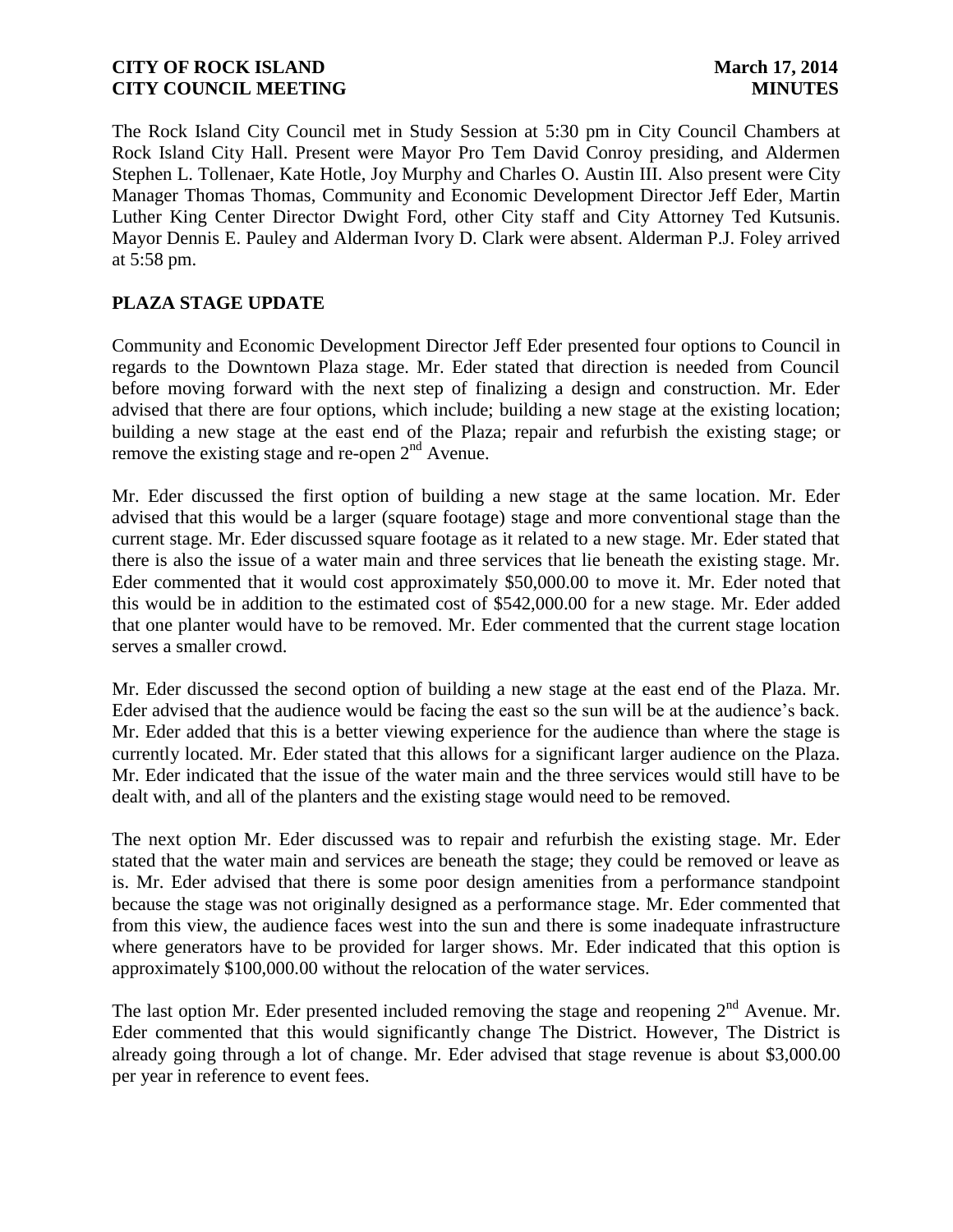Council and Mr. Eder discussed revenue as it related to the rental of the Plaza stage. Council discussed the fourth option of removing the stage and reopening  $2<sup>nd</sup>$  Avenue as it related to the entertainment component. Council also discussed cost as it related to a possible portable stage. Council and Mr. Eder discussed the Downtown plan as it related to the stage, stakeholder feedback, the entertainment component and cost as it related to TIF.

Kyle Peters, owner of the Daiquiri Factory discussed rental of a portable stage as it related to cost and stage dimensions as it related to various events. Mr. Peters and Council discussed the option of building a new stage at the east end of the Plaza.

Council discussed sharing costs as it related to stage rentals. Council also discussed revenue as it related to sales tax and event fees. Council then discussed the four options. It was a consensus among Council that more information and feedback would be needed from business owners and residents that live in the Downtown prior to making a decision for one of the four options.

# **MARTIN LUTHER KING CENTER UPDATE**

Martin Luther King Center Director Dwight Ford presented an update to Council on the King Center's programs. Mr. Ford advised that the King Center is designated as a hub by United Way, the Rock Island School District and many of the other institutions that help to fund the King Center. Mr. Ford stated that the King Center is community based, it is inter-generational, has a diverse population in service delivery and adaptable in service programming.

Mr. Ford discussed the programming that the King Center offers, which includes; Youth Drug Prevention, Youth Pregnancy Prevention, Extended Day Programming, Athletic and Recreational, the ACTIVE Club, Workforce Development and Earned Income Tax Credit. Mr. Ford advised that the King Center is scheduled to serve 24,802 citizens this year. Mr. Ford indicated that in regards to the Substance Abuse Prevention Program, they have two full-time employees and they are in all nine elementary schools serving  $4<sup>th</sup>$  to  $6<sup>th</sup>$  graders, both junior high schools serving  $8<sup>th</sup>$  graders and the high school serving  $9<sup>th</sup>$  graders.

Mr. Ford offered that in regards to the Teen Pregnancy Prevention Program, they have one fulltime employee and serve four of the nine elementary school's  $5<sup>th</sup>$  and  $6<sup>th</sup>$  graders, both junior high school's  $7<sup>th</sup>$  &  $8<sup>th</sup>$  graders and the high school's  $9<sup>th</sup>$  and  $10<sup>th</sup>$  graders. Mr. Ford mentioned that the King Center has 65 students enrolled in their Extended Day Program with students also on a waiting list. Council and Mr. Ford further discussed this program. Mr. Ford also discussed the King Center's summer day camp, which serves 150 students from 6 to 14 years old.

Mr. Ford discussed the Athletic and Recreation programs that the King Center offers. These programs include; the Metropolitan Youth Program, Rock Island Boxing Club, Striders Track Club and the Rock Island 340's Basketball Team. Mr. Ford noted that they have 60 students enrolled in the Metropolitan Youth Program (ages 6 to 20), 15 students enrolled in the Rock Island Boxing Club (ages 8 to 16), 60 students enrolled in the Strider's Track Club (ages 6 to 18) and 12 students enrolled in the Rock Island 340's Basketball Team ( $7<sup>th</sup>$  grade males). Mr. Ford further discussed these athletic programs.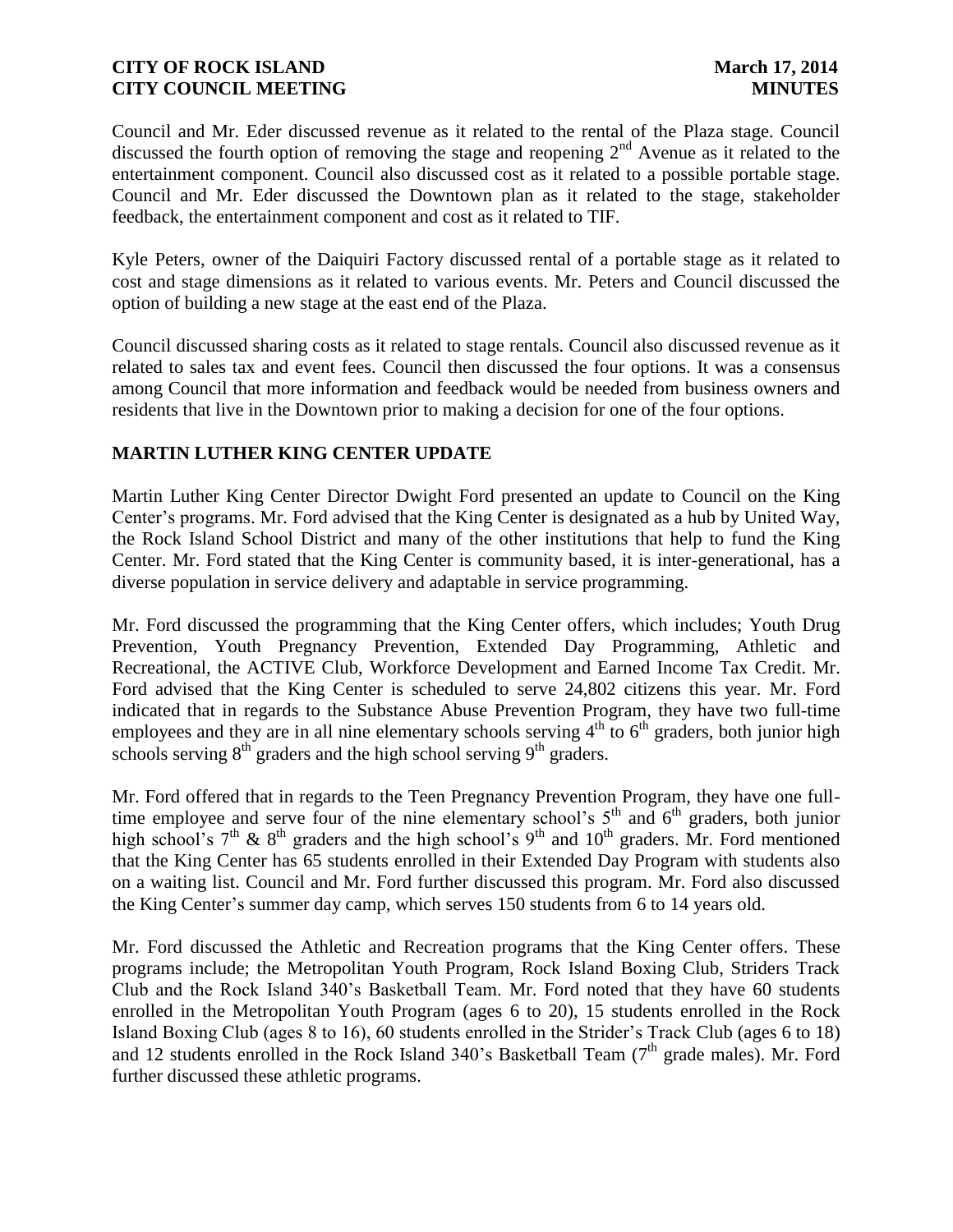Mr. Ford stated that the ACTIVE Club has 132 members, which are 55 or older. Mr. Ford added that they have monthly business meetings, free Monday matinees and a dance and exercise class. Mr. Ford advised that the King Center will incorporate bowling and a knitting club into the schedule. Mr. Ford discussed the MLK Café, which is senior led, volunteer coordinated and partnership based. Mr. Ford commented that it is open Monday through Friday from 8:00 am 10:30 am.

Mr. Ford discussed the Martin Luther King Center's Vision for Impact. Mr. Ford advised that they want a sustainable impact and want to find different tributaries to support the long run of the King Center as well as leverage opportunity and to always focus on education and advocacy. Mr. Ford indicated that the King Center is unique in that it has the capacity to provide programming for the entire family. Mr. Ford discussed the Earned Income Tax Credit, which has a volunteer staff and is partnership based. Mr. Ford commented that this past year \$777, 896.00 was returned to this community. Mr. Ford also discussed the summer employment program.

Mr. Ford advised that the King Center has a vision for a Martin Luther King Jr. Theatre and Arts Program. Mr. Ford stated that there is not a theatre at the King Center and they would like to get more involved with the Arts. Mr. Ford noted that they have a partner this year with this new initiative. Mr. Ford stated that they also have been partnering with the Rock Island Library providing lectures. Mr. Ford commented that this year, he would like to do a lecture series on Dr. King and the Civil Rights Movement. Mr. Ford further discussed this item. Mr. Ford stated that there is not a standing exhibit of Dr. King at the King Center. Mr. Ford added that he would love to have some type of standing exhibit. Mr. Ford further discussed this idea. Mr. Ford advised that the King Center has already started hosting classes in the broadcasting and journalism studio. Mr. Ford advised that he would like to launch a youth radio and television type program studio that would allow youth to do everything from behind the scenes to in front of the scenes.

Mr. Ford indicated that they will have their annual board and staff retreat in August and they are still working through the strategic plan and prioritizing the agenda. Mr. Ford added that they will continue to have an action plan each year for moving forward. Council discussed Mr. Ford's presentation.

# **ADJOURNMENT**

A motion made by Alderman Hotle and seconded by Alderman Murphy to adjourn the meeting carried by the following Aye and No vote. Those voting Aye being; Alderman Tollenaer, Alderman Hotle, Alderman Murphy, Alderman Austin, Alderman Conroy and Alderman Foley; those voting No, none. The meeting was adjourned at 6:31 pm.

> \_\_\_\_\_\_\_\_\_\_\_\_\_\_\_\_\_\_\_\_\_\_\_\_\_\_\_ Aleisha L. Patchin, City Clerk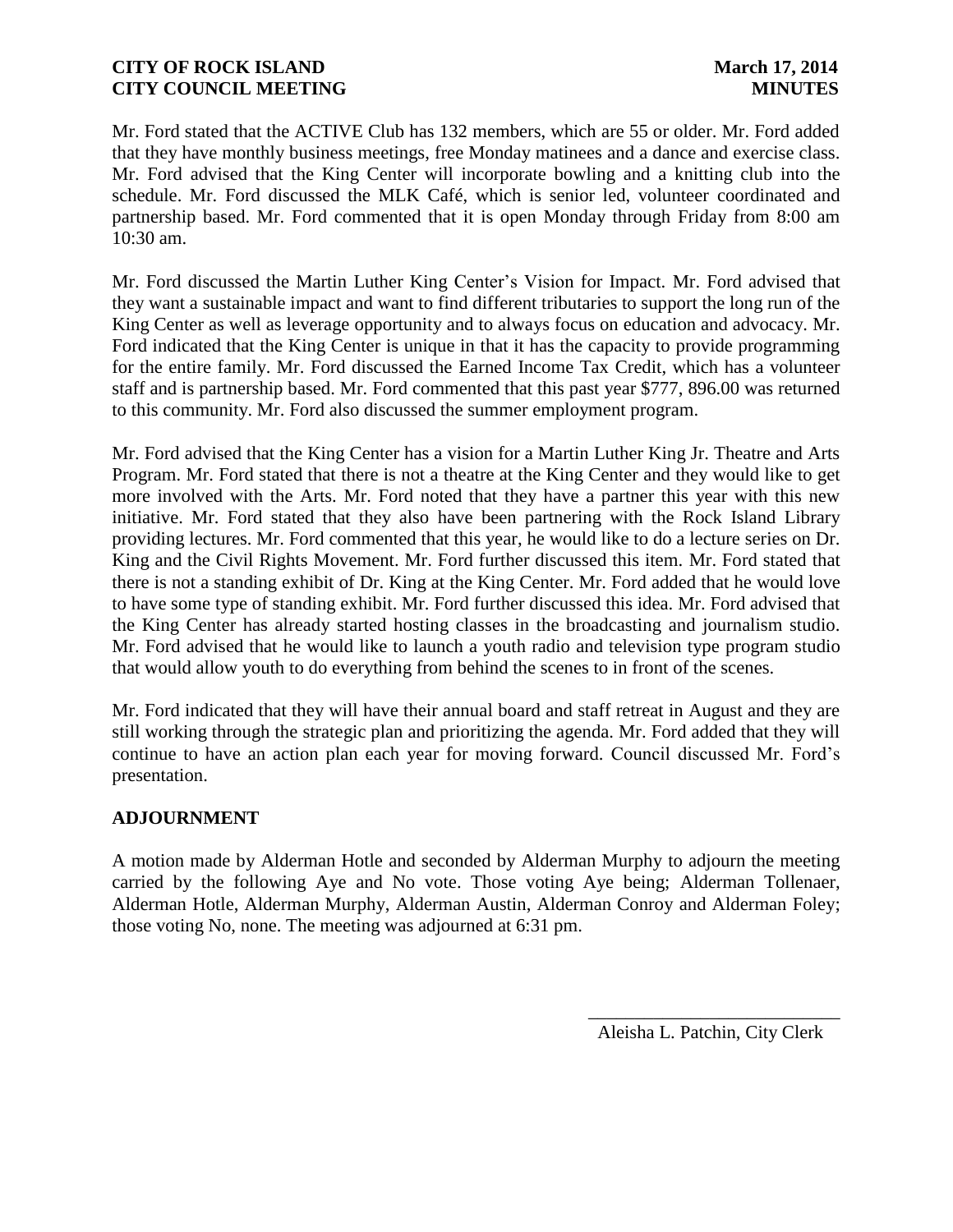Rock Island City Council met in regular session at 6:45 pm in Council Chambers of Rock Island City Hall. Present were Mayor Pro Tem David Conroy presiding, and Aldermen Stephen L. Tollenaer, Kate Hotle, Joy Murphy, Charles O. Austin III and P.J. Foley. Also present were City Manager Thomas Thomas and City Attorney Ted Kutsunis. Mayor Dennis E. Pauley and Alderman Ivory D. Clark were absent.

### Introductory Proceedings

Mayor Pro Tem Conroy called the meeting to order and led in the Pledge of Allegiance. Alderman Austin gave the Invocation.

# Agenda Item #5 **Minutes of the meeting of March 10, 2014.**

A motion was made by Alderman Foley and seconded by Alderman Hotle to approve the minutes of the meeting of March 10, 2014 as printed. The motion carried by the following Aye and No vote; those voting Aye being; Alderman Tollenaer, Alderman Hotle, Alderman Murphy, Alderman Austin, Alderman Conroy and Alderman Foley; those voting No, none.

### Agenda Item #6

# **Update Rock Island by Mayor Pro Tem Conroy.**

Mayor Pro Tem Conroy advised that the 2014 Flower & Garden Show is coming to the Quad City Expo Center March 21 through March 23, 2014. Hours are Friday 10:00 am - 8:00 pm, Saturday 10:00 am - 8:00 pm and Sunday from 10:00 am - 4:00 pm. Mayor Pro Tem Conroy stated that nationally known gardening expert, TV/radio host, author & columnist Melinda Myers will be the featured guest speaker. Adult tickets are \$7.00, Kids 6-16 are \$1.00 and kids under 6 are free. Friday is Senior Day from 10:00 am to 4:00 pm - just \$5.00 tickets at the door.

Mayor Pro Tem Conroy stated that Augustana will celebrate St. Patrick's Day with its  $13<sup>th</sup>$  annual musical celebration of the event at Wallenberg Hall, Tuesday, March 18, 2014 at 8:00 pm. Mayor Pro Tem Conroy added that the concert is free and open to the public. The program typically includes Celtic selections, folk songs, dancing and the use of traditional Irish instruments such as flute and harp. Contact Sam Schlouch at (309) 794-7833 with any questions.

Mayor Pro Tem Conroy advised that Rock Island Parks and Recreation will accept picnic shelter reservations for the 2014 season beginning Tuesday, April 1<sup>st</sup>. Reservations can be made over the phone or in person at the park office at the Rock Island Fitness & Activity Center, 4303 24<sup>th</sup> Street. Mayor Pro Tem Conroy stated that reserving a shelter is first come, first serve and payment is required at the time of reservation. Call the Rock Island Park Office at (309) 732- PARK for more information.

Mayor Pro Tem Conroy stated that free tax preparation is available at no cost to qualifying individuals and families making \$57,000 or less from IRS-certified Volunteer Income Tax Assistance (VITA) and AARP Tax Aide volunteers from 9:30 am to 2:00 pm on Saturday, April 5, 2014 at the Rock Island Main Library Community Room, 401 19<sup>th</sup> Street. Please contact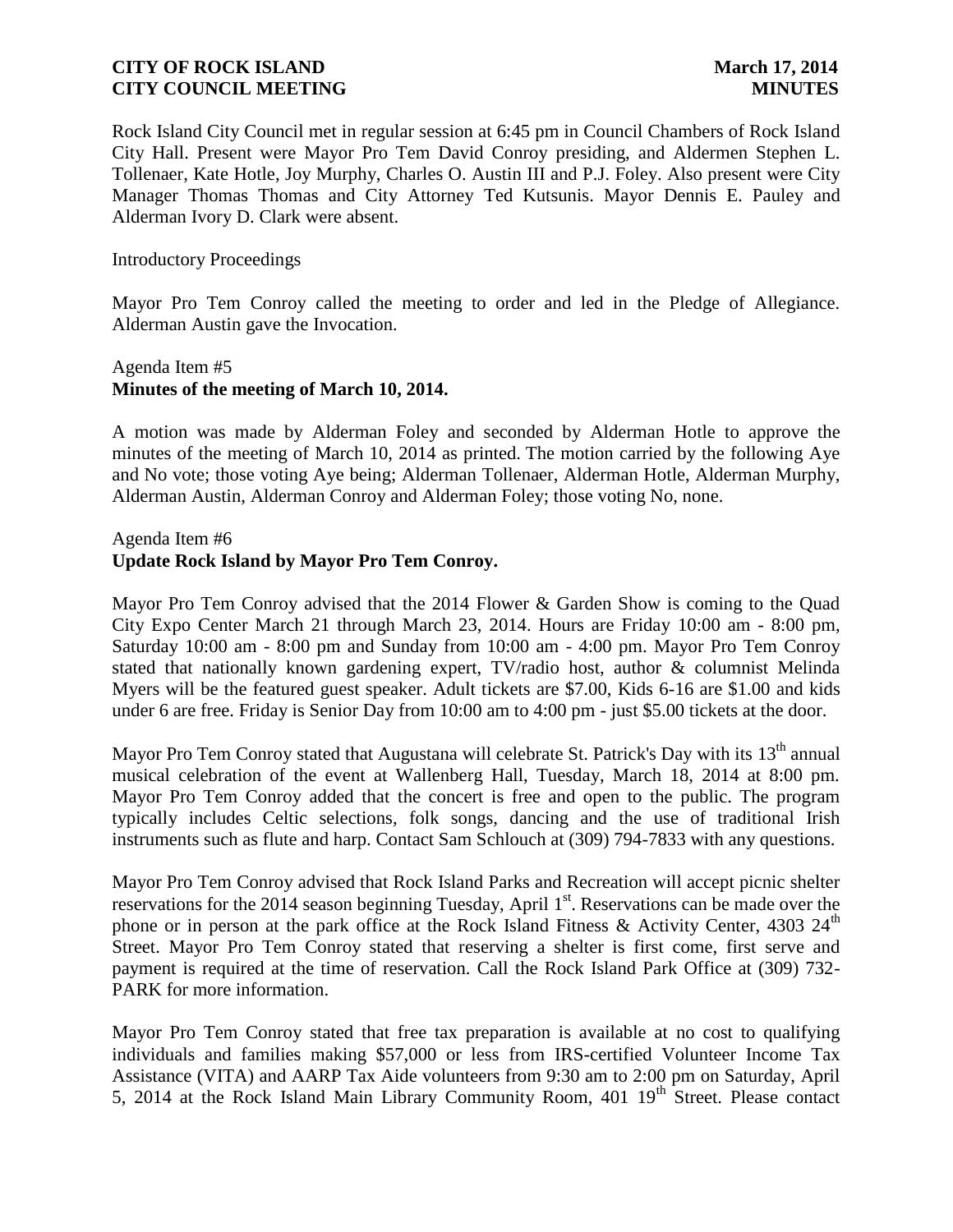United Way of the Quad Cities to make an appointment and find out what papers you need to bring with you before you arrive. Mayor Pro Tem Conroy stated to contact United Way by dialing 2-1-1 or (563) 355-4310 - please do not call the Library for appointments. Appointments recommended; walk-ins may experience long wait times.

### Agenda Item #7 **Public Hearing regarding the nine month Calendar Year 2014 Budget.**

Mayor Pro Tem Conroy closed the regular meeting at 6:48 pm and opened a Public Hearing on the nine month Calendar Year 2014 Budget.

Mayor Pro Tem Conroy inquired as to whether anyone from the audience would like to make any comments on the nine month Calendar Year 2014 Budget. No one stepped forward.

With no person coming forward, Mayor Pro Tem Conroy closed the Public Hearing and reconvened the regular meeting at 6:49 pm.

### Agenda Item #8

**An amended Ordinance providing for the levy, assessment and collection of taxes for the City of Rock Island for fiscal year April 1, 2013 through March 31, 2014.**

Alderman Murphy moved and Alderman Foley seconded to consider, suspend the rules and pass the ordinance.

Discussion followed. Alderman Austin advised that at the end of last week's meeting, he shared thoughts about maintaining the levy at its current dollar figure and letting the tax rate fluctuate upward to maintain that levy. Alderman Austin stated that he had interesting conversations with the Aldermen and citizens, but he did not see the support for moving forward. Alderman Austin advised that he would be happy to support the budget as presented.

After discussion, the motion carried by the following Aye and No vote; those voting Aye being; Alderman Tollenaer, Alderman Hotle, Alderman Murphy, Alderman Austin, Alderman Conroy and Alderman Foley; those voting No, none.

#### Agenda Item #9

# **An Ordinance adopting the Budget for the Calendar Year beginning April 1, 2014 and ending December 31, 2014.**

It was moved by Alderman Foley and seconded by Alderman Hotle to consider, suspend the rules and pass the ordinance. The motion carried by the following Aye and No vote; those voting Aye being; Alderman Tollenaer, Alderman Hotle, Alderman Murphy, Alderman Austin, Alderman Conroy and Alderman Foley; those voting No, none.

### Agenda Item #10

**A Special Ordinance amending Chapter 10, Article 1, Sec. 10-9 (d) (ii) and (d) (iii) of the Code of Ordinances regarding fees and sites for deer hunting**.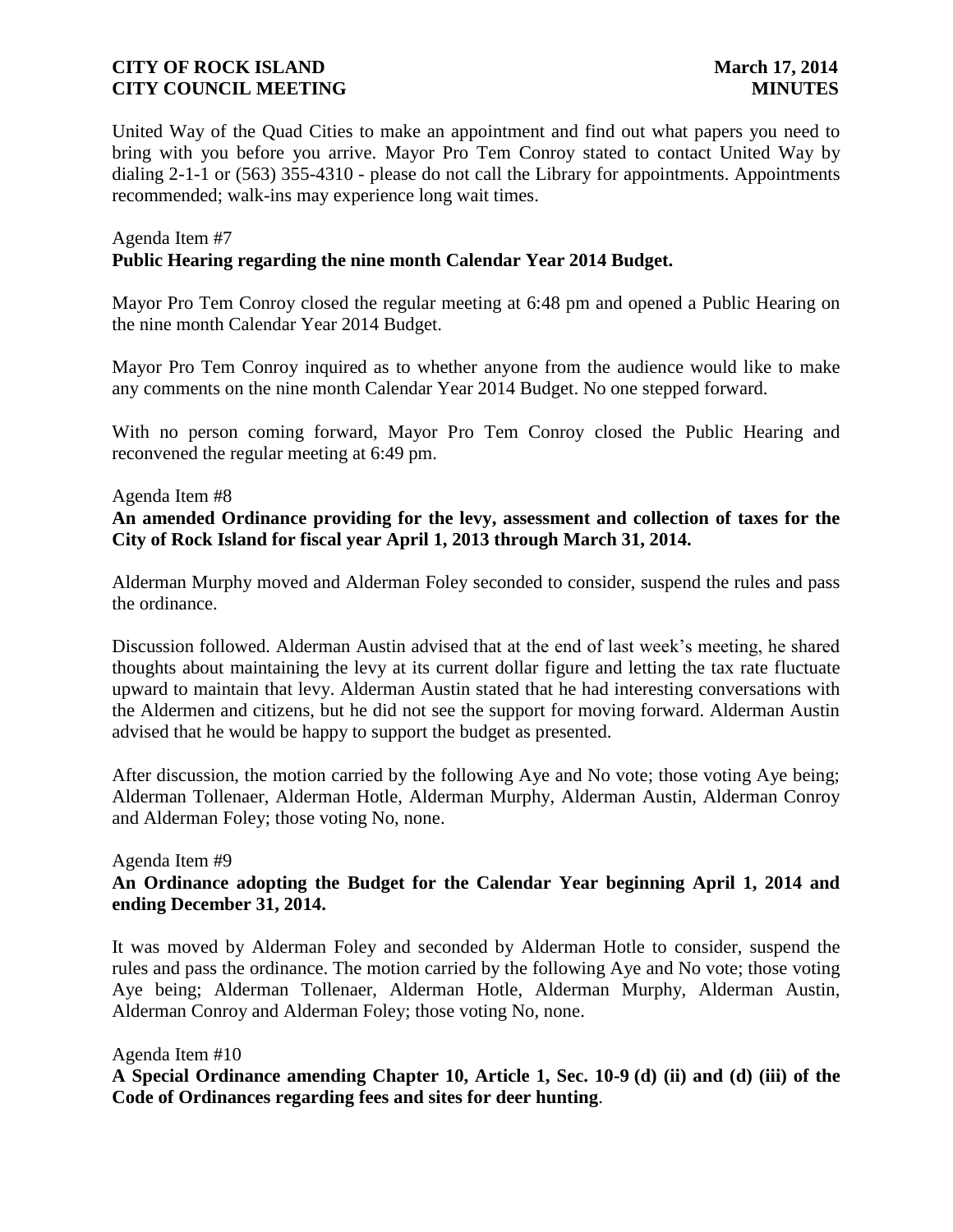Alderman Austin moved and Alderman Murphy seconded to pass the ordinance.

Discussion followed. Mr. Ed Mickelsen of 47 Wildwood Drive stepped forward. Mr. Mickelsen thanked the Council for starting this effort to try and reduce the risk of the overpopulated deer population. Mr. Mickelsen discussed his concerns regarding Lyme disease. Mr. Mickelsen stated that deer pose a great risk in regards to auto accidents. Mr. Mickelsen hoped that Council would continue this program.

After discussion, the motion carried by the following Aye and No vote; those voting Aye being; Alderman Murphy, Alderman Austin, Alderman Conroy and Alderman Foley; those voting No, Alderman Tollenaer and Alderman Hotle.

### Agenda Item #11

# **A Special Ordinance amending Chapter 3, Sec. 3-9 of the Code of Ordinances regarding Downtown security fees**.

It was moved by Alderman Tollenaer and seconded by Alderman Foley to consider, suspend the rules and pass the ordinance. The motion carried by the following Aye and No vote; those voting Aye being; Alderman Tollenaer, Alderman Hotle, Alderman Murphy, Alderman Austin, Alderman Conroy and Alderman Foley; those voting No, none.

Agenda Item #12 **CLAIMS**

It was moved by Alderman Foley and seconded by Alderman Murphy to accept the following reports and authorize payments as recommended. The motion carried by the following Aye and No vote; those voting Aye being; Alderman Tollenaer, Alderman Hotle, Alderman Murphy, Alderman Austin, Alderman Conroy and Alderman Foley; those voting No, none.

a. Report from the Information Technology Department regarding payment in the amount of \$44,585.87 to Harris Computer Systems for software maintenance.

b. Report from the Public Works Department regarding payment #3 and final in the amount of \$4,857.33 to Davenport Electric Contract Company for services provided for the Fiber Optic Phase 6 project.

c. Report from the Public Works Department regarding payment #6 and final in the amount of  $$60,185.80$  to Valley Construction for services provided for the  $11<sup>th</sup>$  Street Sidewalk Reconstruction project.

d. Report from the Public Works Department regarding payment #5 in the amount of \$79,895.98 to Brandt Construction for services provided for the Quad City Botanical Center - Children's Garden project.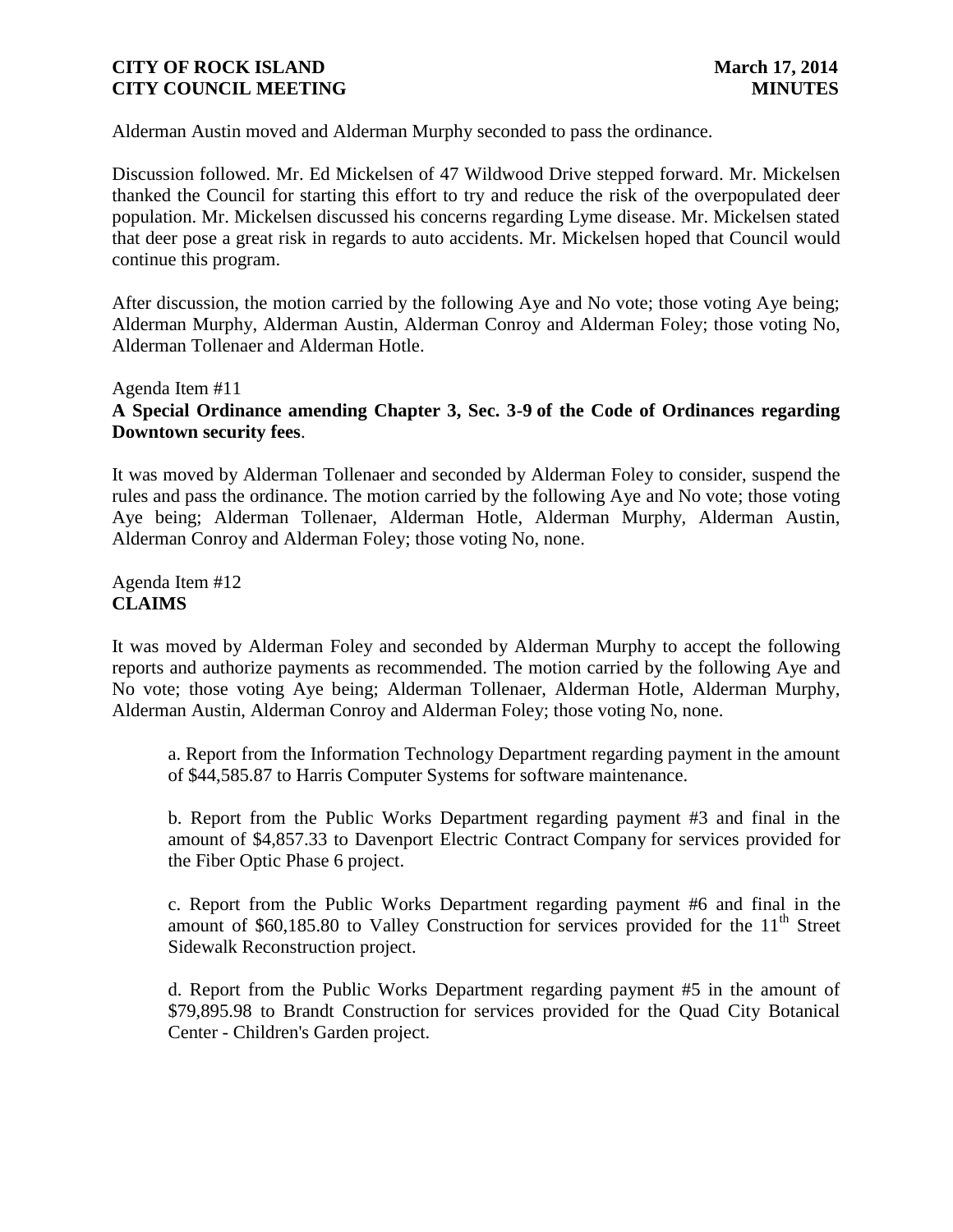e. Report from the Public Works Department regarding payment #1 and final in the amount of \$11,032.22 to A.J. Excavating for services provided for the 2013 50/50 Sidewalk and Curb Program project.

f. Report from the Public Works Department regarding payment in the amount of \$18,283.49 to Brandt Construction Company for services provided for an emergency sanitary sewer repair on  $44<sup>th</sup>$  Avenue and  $14<sup>th</sup>$  Street.

# Agenda Item #13 **Claims for the week of March 7 through March 13 in the amount of \$1,334,551.41.**

Alderman Murphy moved and Alderman Hotle seconded to allow the claims. The motion carried by the following Aye and No vote; those voting Aye being; Alderman Tollenaer, Alderman Hotle, Alderman Murphy, Alderman Austin, Alderman Conroy and Alderman Foley; those voting No, none.

### Agenda Item #14

### **Report from the Public Works Department regarding bids for the purchase of two fuel tank monitoring systems, recommending the bid be awarded to Stenstrom Petroleum Services in the amount of \$25,760.00**.

It was moved by Alderman Murphy and seconded by Alderman Hotle to award the bid as recommended, authorize purchase and refer to the City Attorney for an ordinance declaring the current 1981 INCON systems as surplus. The motion carried by the following Aye and No vote; those voting Aye being; Alderman Tollenaer, Alderman Hotle, Alderman Murphy, Alderman Austin, Alderman Conroy and Alderman Foley; those voting No, none.

### Agenda Item #15

**Report from the Public Works Department regarding bids for the Police Department and City Hall repairs, recommending the bid be awarded to Otto Baum Company, Inc. in the amount of \$81,718.00.** 

Alderman Murphy moved and Alderman Foley seconded to award the bid as recommended and authorize the City Manager to execute the contract documents.

Discussion followed. Alderman Austin inquired upon Public Works Director Randy Tweet as to what is being repaired; is it tuck pointing and masonry.

Mr. Tweet advised it is; this project was started a couple of years ago in regards to City Hall and the Police Department repairs and it was done around the west side and the front of the building and some of the east side. Mr. Tweet stated that now, it is continuing around the rest of the building. Mr. Tweet indicated that the Police Department has some water infiltration in the stairwell on the east side and in a couple of the offices; this is what the repairs are meant to correct.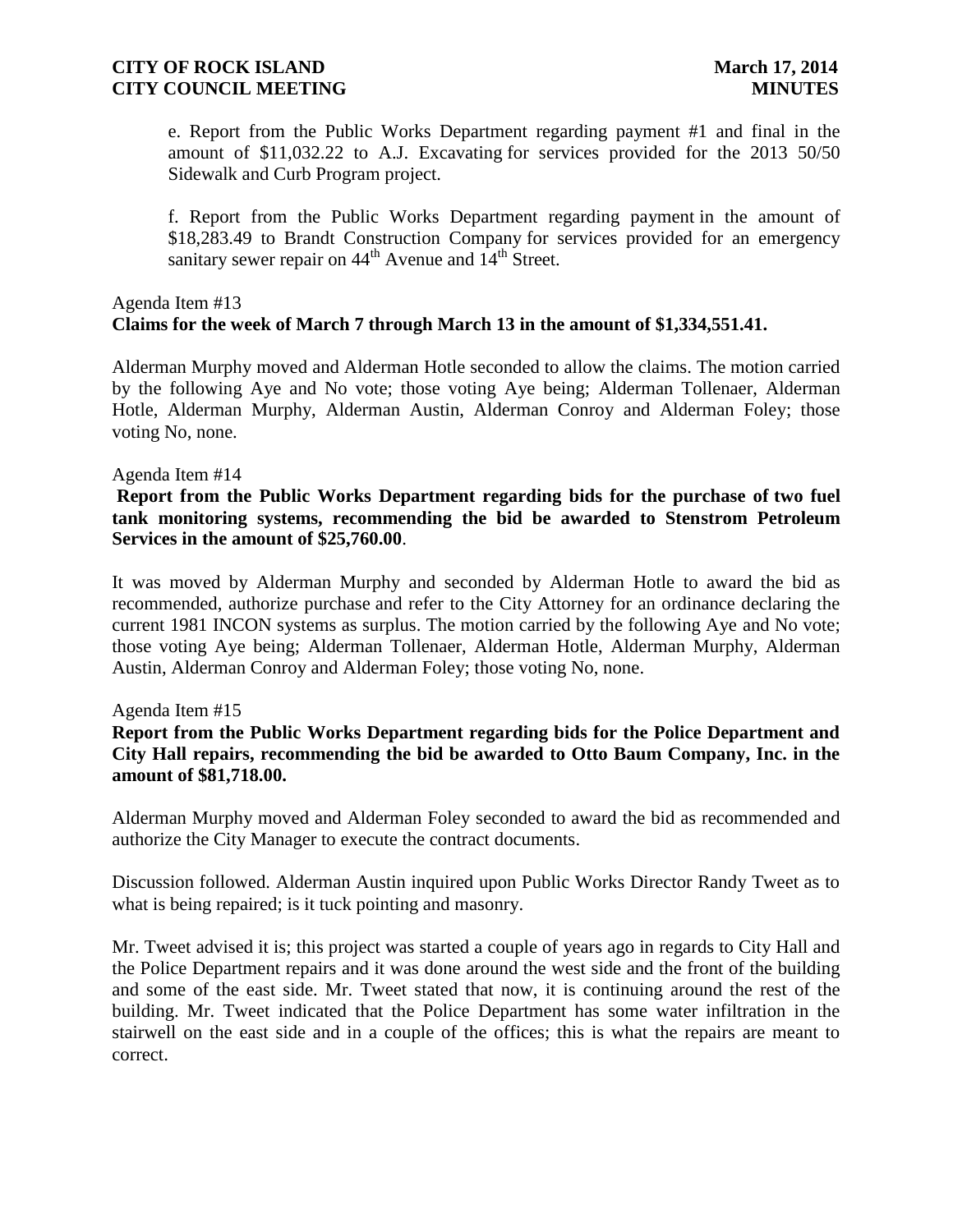After discussion, the motion carried by the following Aye and No vote; those voting Aye being; Alderman Tollenaer, Alderman Hotle, Alderman Murphy, Alderman Austin, Alderman Conroy and Alderman Foley; those voting No, none.

### Agenda Item #16

## **Report from the Fire Department regarding an Ordinance amending Chapter 6, Article IV, Sec. 6-63 of the Code of Ordinances regarding ambulance fee increases.**

It was moved by Alderman Foley and seconded by Alderman Hotle to consider, suspend the rules and pass the ordinance. The motion carried by the following Aye and No vote; those voting Aye being; Alderman Tollenaer, Alderman Hotle, Alderman Murphy, Alderman Austin, Alderman Conroy and Alderman Foley; those voting No, none.

### **Agenda Items #17, 18, 19, 20, 21, 22, 23, 24 and 25**

Alderman Tollenaer stated that he would like to make a motion of combining report items 17 through 25 to consider, suspend the rules and pass the ordinance. Alderman Foley seconded.

Discussion followed. Mayor Pro Tem Conroy advised that basically, this is setting up TIF areas for the Downtown and  $11<sup>th</sup>$  Street; this is part of the procedure that has to be gone through to do that. Mayor Pro Tem Conroy added that these items have been discussed for months. Council further discussed these items.

Mayor Pro Tem Conroy advised that there needs to be two votes; the first one will be to vote on consolidating these items.

At this time, Alderman Tollenaer moved to consolidate items 17 through 25, Alderman Hotle seconded. The motion carried by the following Aye and No vote; those voting Aye being; Alderman Tollenaer, Alderman Hotle, Alderman Murphy, Alderman Austin, Alderman Conroy and Alderman Foley; those voting No, none.

Mayor Pro Tem Conroy advised that now there will be the main motion to approve these items.

It was moved by Alderman Tollenaer to consider, suspend the rules and pass items 17 through 25, Alderman Foley seconded. The motion carried by the following Aye and No vote; those voting Aye being; Alderman Tollenaer, Alderman Hotle, Alderman Murphy, Alderman Austin, Alderman Conroy and Alderman Foley; those voting No, none.

#### Agenda Item #17

**Report from the Community and Economic Development Department regarding an Ordinance of the City of Rock Island, Rock Island County, Illinois, approving a tax increment redevelopment plan and redevelopment project for the Watchtower redevelopment project area.**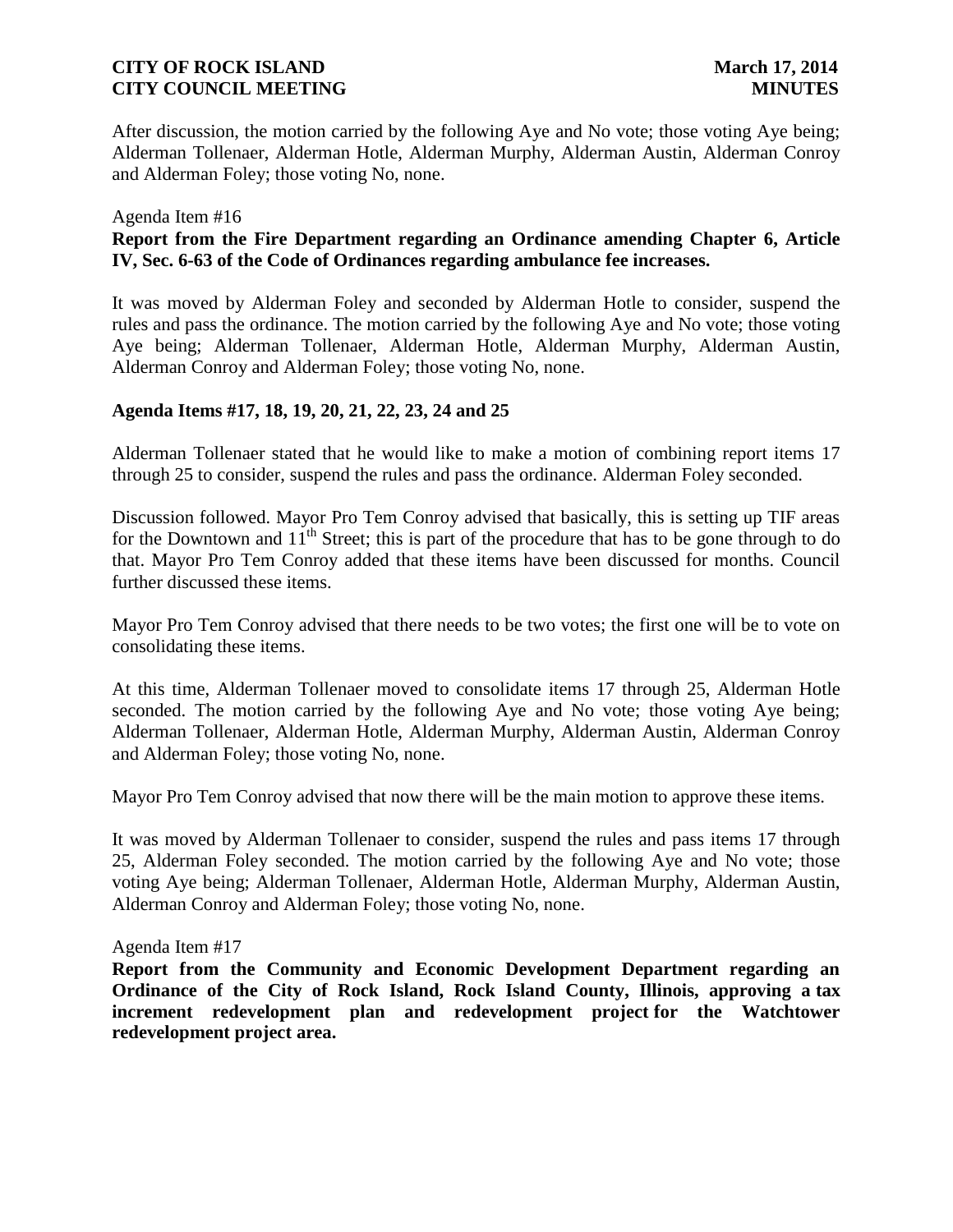#### Agenda Item #18

**Report from the Community and Economic Development Department regarding an Ordinance of the City of Rock Island, Rock Island County, Illinois, designating the Watchtower redevelopment project area of said city a redevelopment project area pursuant to the tax increment allocation redevelopment act.**

#### Agenda Item #19

**Report from the Community and Economic Development Department regarding an Ordinance of the City of Rock Island, Rock Island County, Illinois, adopting tax increment allocation financing for the Watchtower redevelopment project area.**

#### Agenda Item #20

**Report from the Community and Economic Development Department regarding an Ordinance of the City of Rock Island, Rock Island County, Illinois, approving a fourth amendment to the redevelopment plan and project for the Downtown redevelopment project area.**

#### Agenda Item #21

**Report from the Community and Economic Development Department regarding an Ordinance of the City of Rock Island, Rock Island County, Illinois, designating the amended Downtown redevelopment project area of said city a redevelopment project area pursuant to the tax increment allocation redevelopment act.**

#### Agenda Item #22

**Report from the Community and Economic Development Department regarding an Ordinance of the City of Rock Island, Rock Island County, Illinois, confirming and continuing tax increment allocation financing for the amended Downtown redevelopment project area.** 

#### Agenda Item #23

**Report from the Community and Economic Development Department regarding an Ordinance of the City of Rock Island, Rock Island County, Illinois, approving a tax increment redevelopment plan and redevelopment project for the Locks redevelopment project area.** 

#### Agenda Item #24

**Report from the Community and Economic Development Department regarding an Ordinance of the City of Rock Island, Rock Island County, Illinois, designating the Locks redevelopment project area of said city a redevelopment project area pursuant to the tax increment allocation redevelopment act.**

#### Agenda Item #25

**Report from the Community and Economic Development Department regarding an Ordinance of the City of Rock Island, Rock Island County, Illinois, adopting tax increment allocation financing for the Locks redevelopment project area.**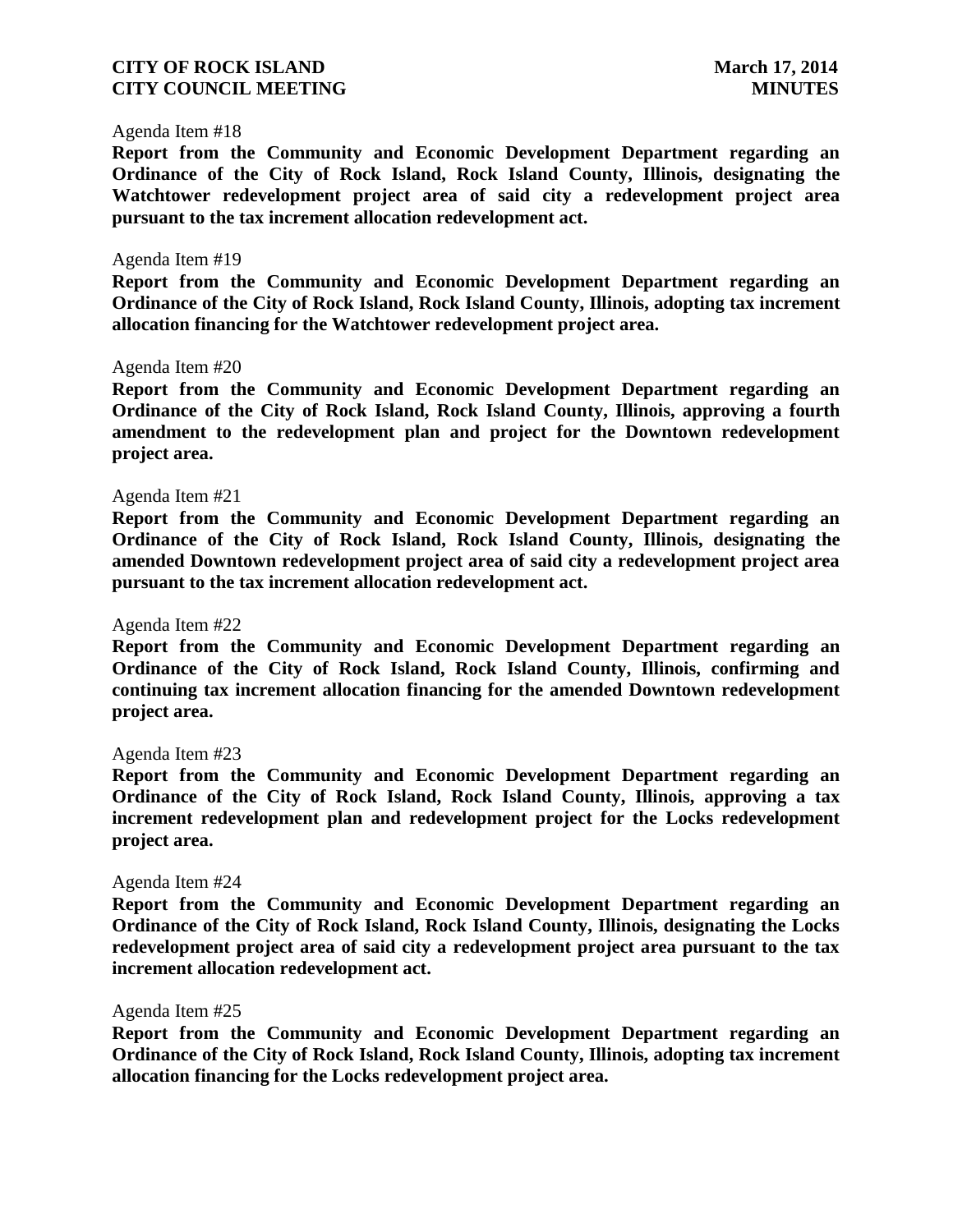#### Agenda Item #26

**Report from the Community and Economic Development Department regarding a Resolution for the sale of City owned real estate at 1730 8th Avenue and allowing for the publication of the Resolution to move forward.**

It was moved by Alderman Tollenaer and seconded by Alderman Hotle to adopt the resolution. The motion carried by the following Aye and No vote; those voting Aye being; Alderman Tollenaer, Alderman Hotle, Alderman Murphy, Alderman Austin, Alderman Conroy and Alderman Foley; those voting No, none.

### Agenda Item #27

# **Report from the Parks and Recreation Department regarding amendments to Chapter 14 of the Code of Ordinances regarding Park and Playground Rules as it relates to Schwiebert Riverfront Park.**

Alderman Hotle moved and Alderman Murphy seconded to approve the amendments as recommended and refer to the City Attorney for an ordinance.

Alderman Austin inquired upon Parks and Recreation Director Bill Nelson to explain this item as it applies to docking facilities.

Mr. Nelson advised that these are rules that will change the new dock at Schwiebert Riverfront Park. Mr. Nelson stated that permission is being asked for the dock to be closed for various special events and this has to do primarily with safety issues. Mr. Nelson explained that one of the concerns is the  $3<sup>rd</sup>$  of July and the ability to control how many people may be on the dock during that time. Mr. Nelson advised that another issue would be sunbathing or loitering. Mr. Nelson added that this issue has to do with the dock being fairly narrow; the current is strong enough to where you don't want a situation come up where people will be trying to step over each other, trip and fall in the water and then there is a safety issue.

Council and Mr. Nelson further discussed this item.

After discussion, the motion carried by the following Aye and No vote; those voting Aye being; Alderman Tollenaer, Alderman Hotle, Alderman Murphy, Alderman Austin, Alderman Conroy and Alderman Foley; those voting No, none.

#### Agenda Item #28

# **Report from the Police Department regarding amendments to Chapter 9 and Chapter 10 of the Code of Ordinances regarding unlawful use of electronic communication devices, possession of cannabis 2.5 to 10 grams and required use of seatbelts.**

It was moved by Alderman Hotle and seconded by Alderman Murphy to approve the amendments as recommended and refer to the City Attorney for an ordinance.

Discussion followed. Alderman Tollenaer stated that it is a great program and hopes that it can be expanded to include other violations throughout the City.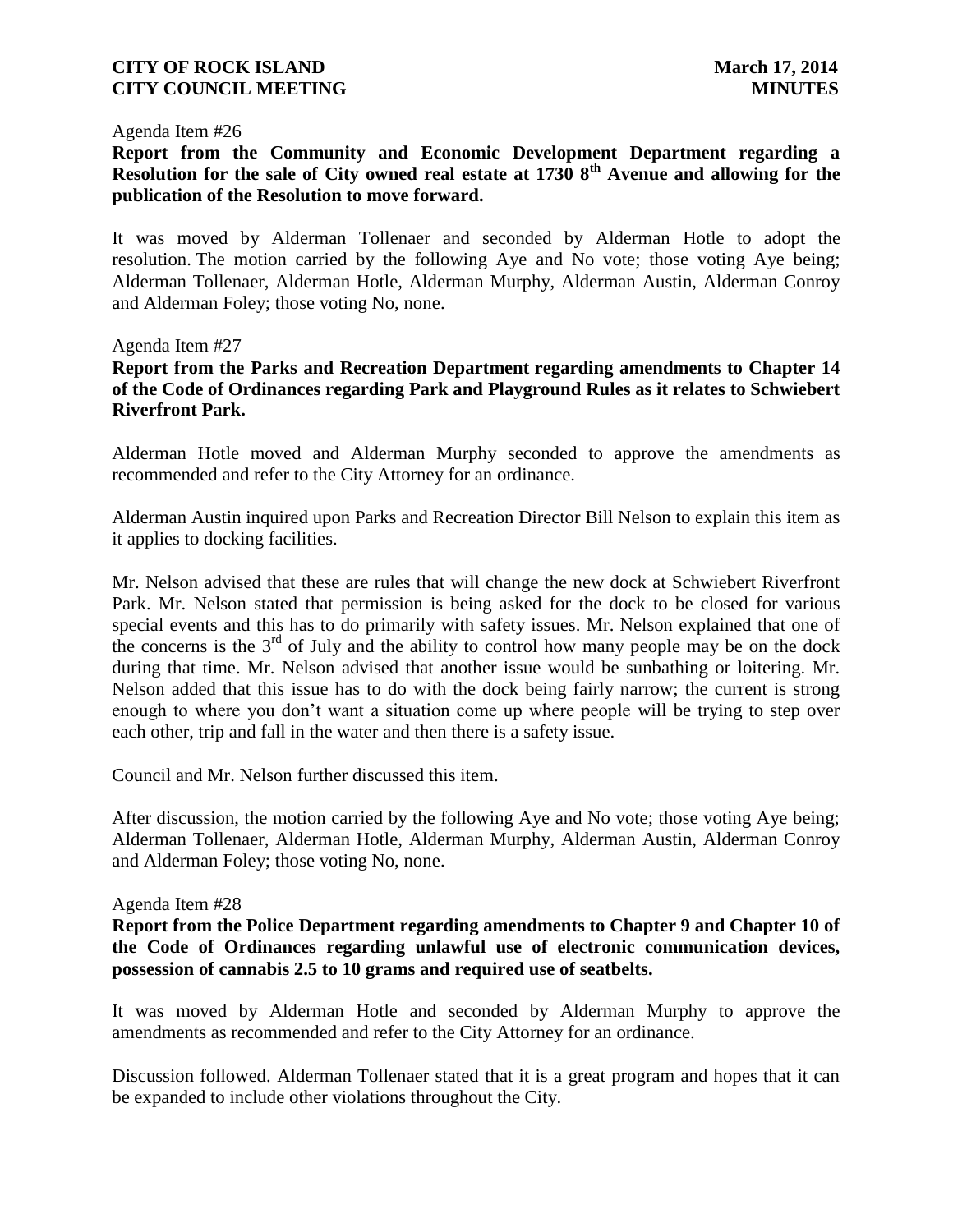Alderman Austin advised that the administration of penalties will be different.

Mayor Pro Tem Conroy stated that it will not have to go to the State's Attorney; the City will take care of it. Mayor Pro Tem Conroy added that the revenue will be kept in the City of Rock Island and it will be handled more quickly and efficiently.

After discussion, the motion carried by the following Aye and No vote; those voting Aye being; Alderman Tollenaer, Alderman Hotle, Alderman Murphy, Alderman Austin, Alderman Conroy and Alderman Foley; those voting No, none.

#### Agenda Item #29

**Report from the City Clerk regarding an application and Resolution for the Cornbelt Running Club to hold their Quad Cities Distance Classic Half Marathon and 5K Road Race on Sunday, May 11, 2014.**

Alderman Foley moved and Alderman Murphy seconded to approve the event as recommended and adopt the resolution. The motion carried by the following Aye and No vote; those voting Aye being; Alderman Tollenaer, Alderman Hotle, Alderman Murphy, Alderman Austin, Alderman Conroy and Alderman Foley; those voting No, none.

#### Agenda Item #30

# **Report from the City Clerk regarding an application from Washington Jr. High School requesting to hold a 5K Road Race on Saturday, September 6, 2014 from 8:00 am to 10:00 am**.

It was moved by Alderman Foley and seconded by Alderman Hotle to approve the event as recommended. The motion carried by the following Aye and No vote; those voting Aye being; Alderman Tollenaer, Alderman Hotle, Alderman Murphy, Alderman Austin, Alderman Conroy and Alderman Foley; those voting No, none.

Agenda Item #31

**Report from the City Clerk regarding a request from the Daiquiri Factory for an additional weekend event for the dates of Friday, June 20th and Saturday, June 21st for Rock The District.** 

Alderman Hotle moved and Alderman Austin seconded to approve the event as recommended, subject to complying will all Plaza and liquor license regulations. The motion carried by the following Aye and No vote; those voting Aye being; Alderman Tollenaer, Alderman Hotle, Alderman Murphy, Alderman Austin, Alderman Conroy and Alderman Foley; those voting No, none.

Agenda Item #32 **Other Business.**

No one signed up to address Council to speak on a topic.